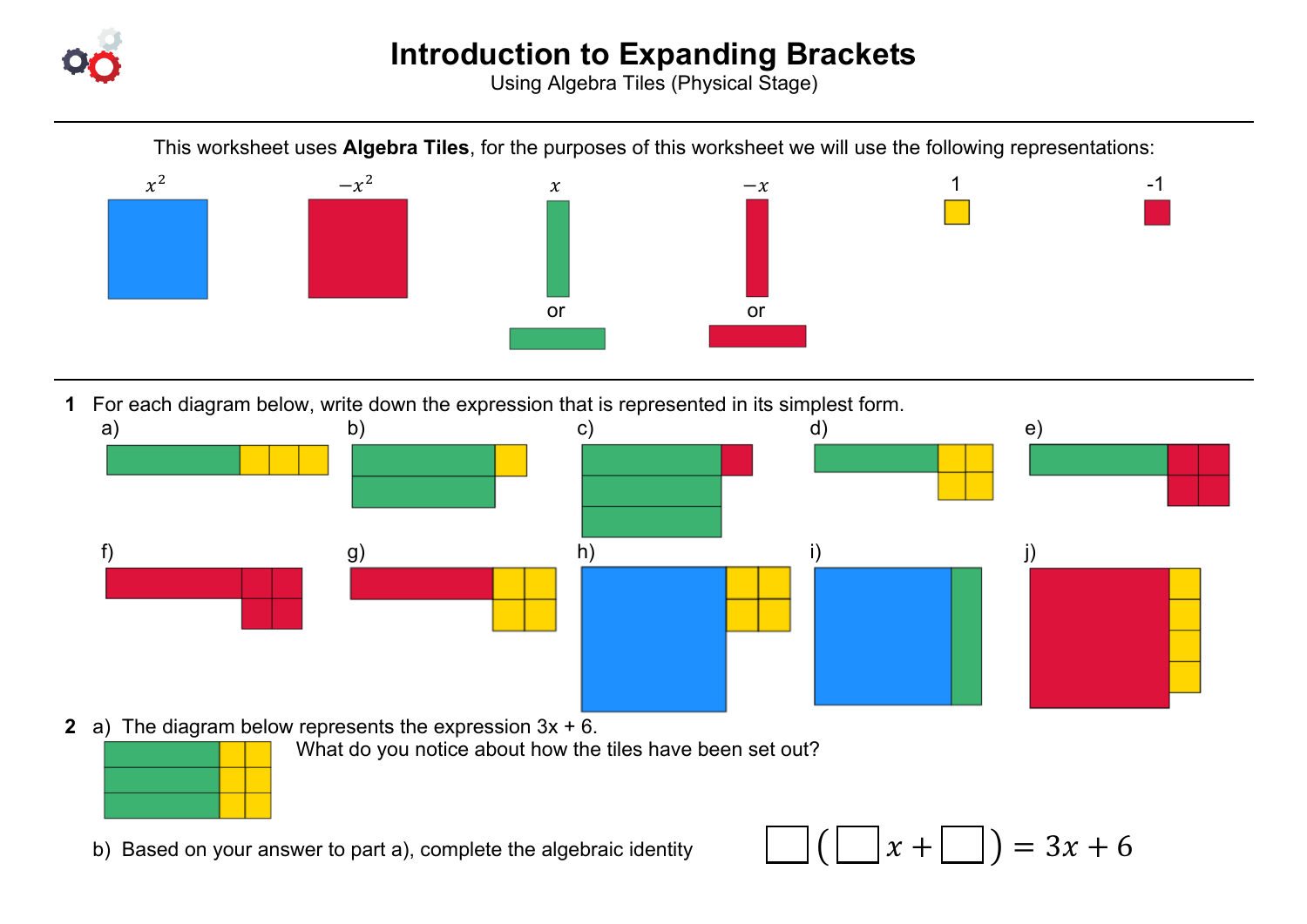**3** Complete the table below. Use a set of Algebra Tiles to help you. An example has been done for you.

| Expression | Meaning              | Diagram | Total $x$ 's   | Total 1's       | Expanded<br>Expression |
|------------|----------------------|---------|----------------|-----------------|------------------------|
| $2(x + 3)$ | "2 lots of $x + 3$ " |         | $\overline{c}$ | $6\overline{6}$ | $2x + 6$               |
| $2(x + 4)$ |                      |         |                |                 |                        |
| $3(x + 4)$ |                      |         | $\mathfrak{Z}$ | 12              |                        |
|            | "3 lots of $x + 5$ " |         |                |                 |                        |
|            |                      |         |                |                 |                        |
|            | "2 lots of $x - 5$ " |         |                | $-10$           |                        |
| $2(x - 1)$ |                      |         |                |                 |                        |
| $2(-x+1)$  |                      |         |                |                 |                        |
| $2(1-x)$   |                      |         |                |                 |                        |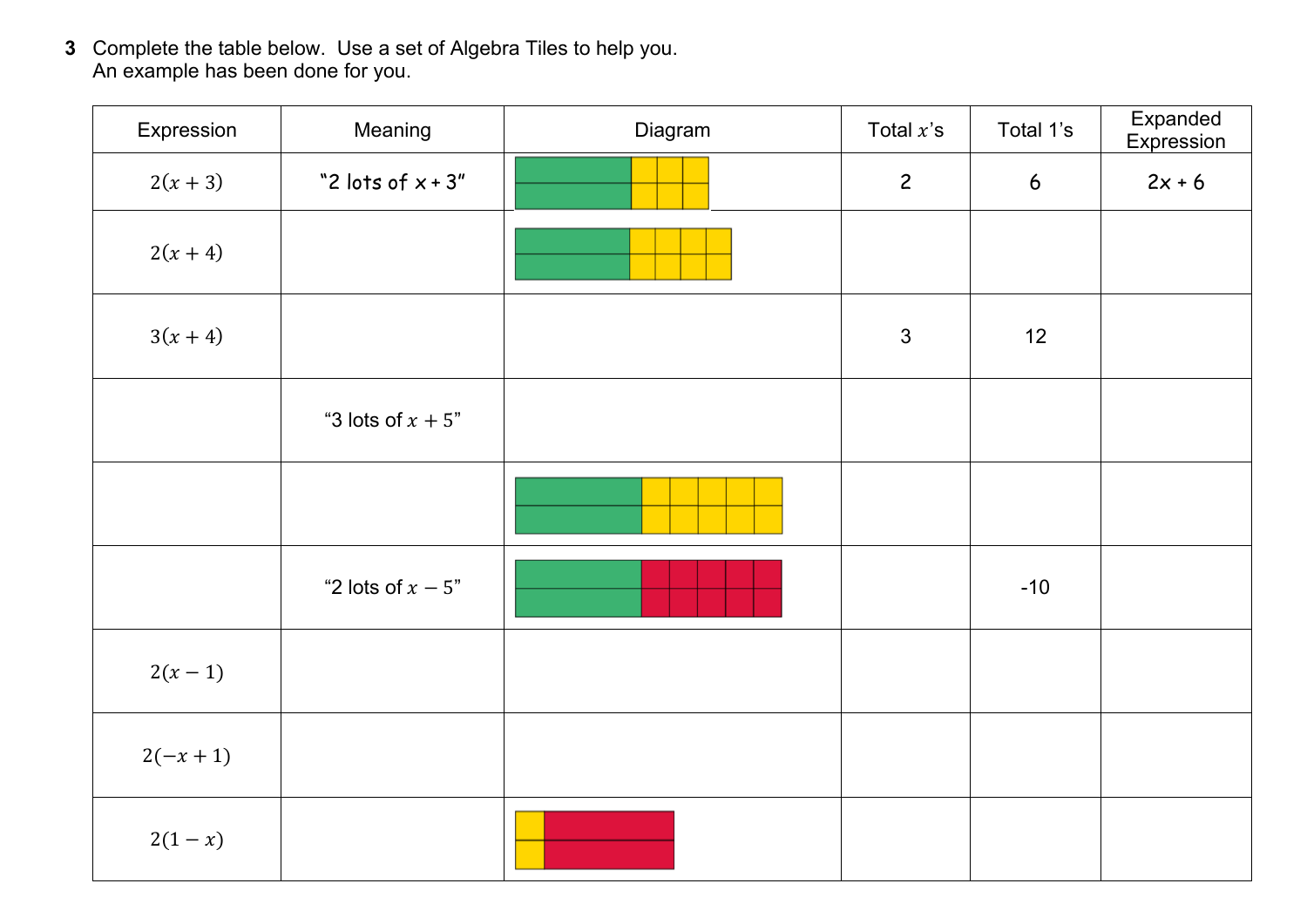**4** Complete the table below. Use a set of Algebra Tiles to help you. An example has been done for you.

| Expression  | Meaning               | Diagram | Total $x$ 's   | Total 1's    | Expanded<br>Expression |
|-------------|-----------------------|---------|----------------|--------------|------------------------|
| $3(2x + 1)$ | "3 lots of $2x + 1$ " |         | $6\phantom{a}$ | $\mathsf{3}$ | $6x + 3$               |
| $3(2x - 1)$ |                       |         |                | $-3$         |                        |
| $2(3x - 1)$ |                       |         |                |              |                        |
|             | "4 lots of $3x - 1$ " |         |                |              |                        |
|             |                       |         |                |              |                        |
| $4(-2x-2)$  |                       |         | $-8$           |              |                        |